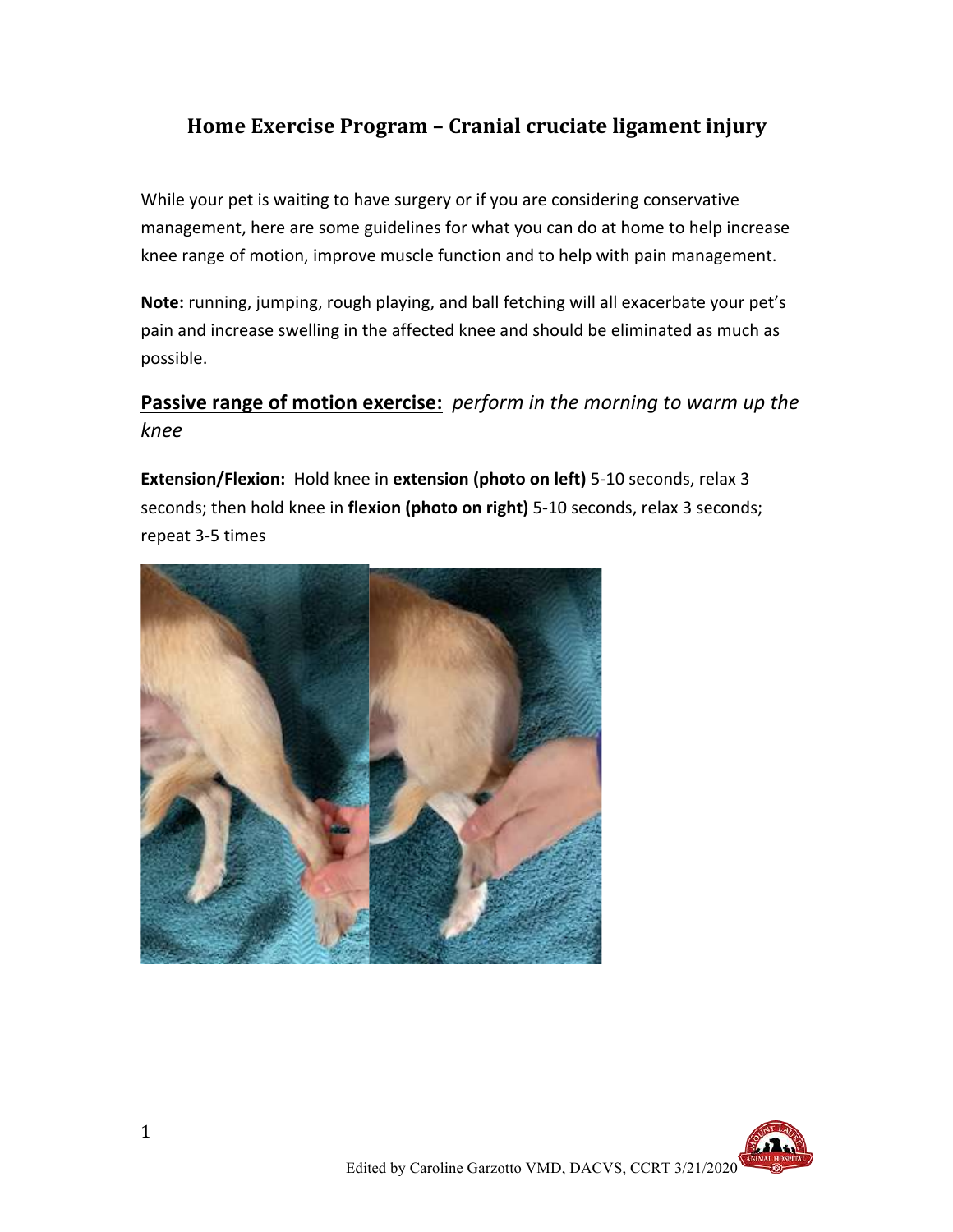# **Active range of motion/muscle activation exercises:** do all exercises below *or pick only 2 or 3 as tolerated, once daily*

**Rub tummy** to encourage pet to actively extend knee; 2 minutes or longer as tolerated



Pinch toes (alternating each leg) in side lying so your pet actively flexes knee; 2 minutes or longer as tolerated



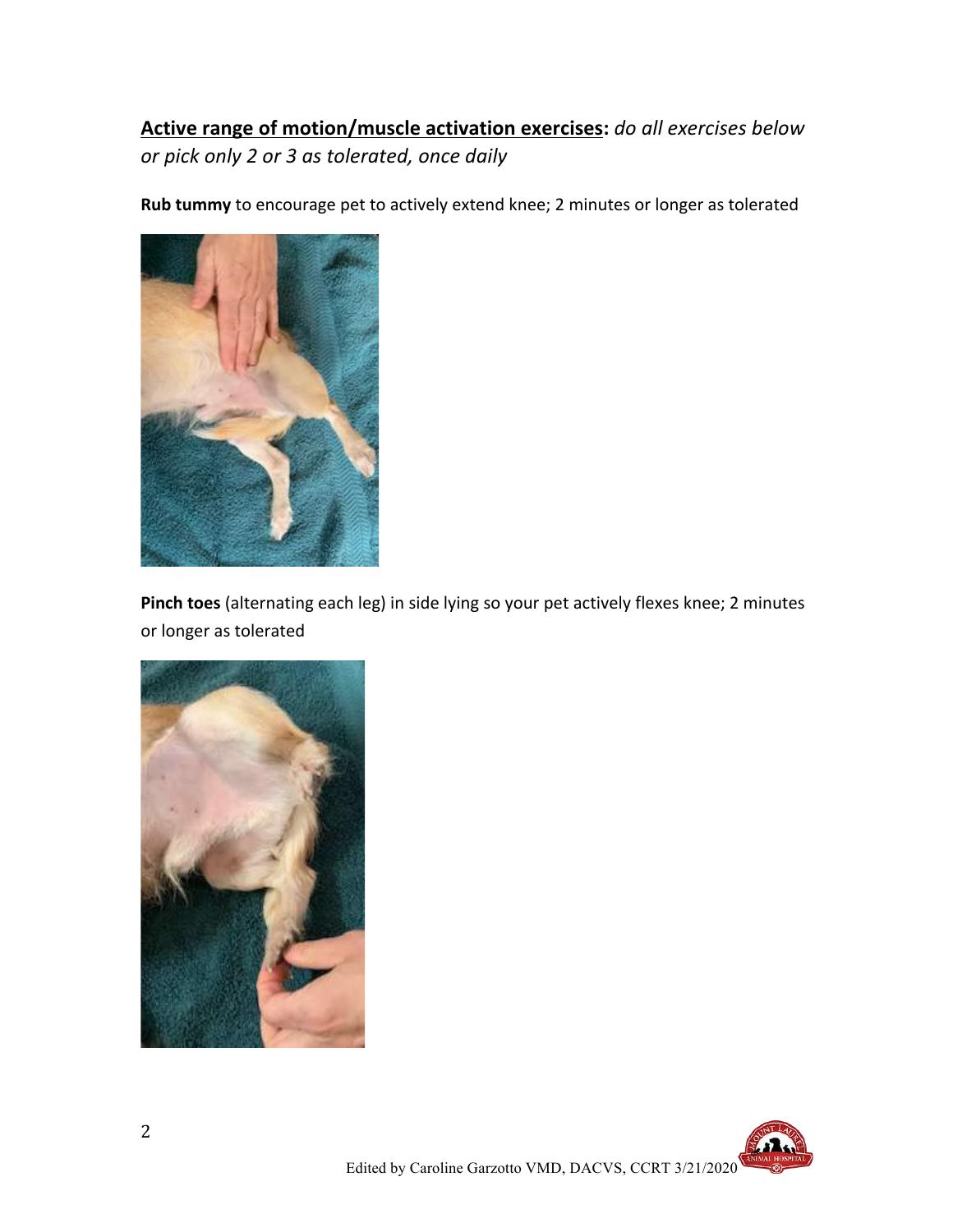**Front feet on steps or couch** to extend and strengthen back legs; hold position 2 to 5 minutes



**Square sitting practice** – feet under body with no side sitting (with or without pillow under rump if pet can't go all the way down); allow to stand and sit again; 3 times



### Leashed walking (no flexi-leads): up to 3 times a day during potty breaks

Start with up to 5 minutes of walking if tolerated and increasing time by  $3 - 5$  minutes per week if no increase in pain or limping

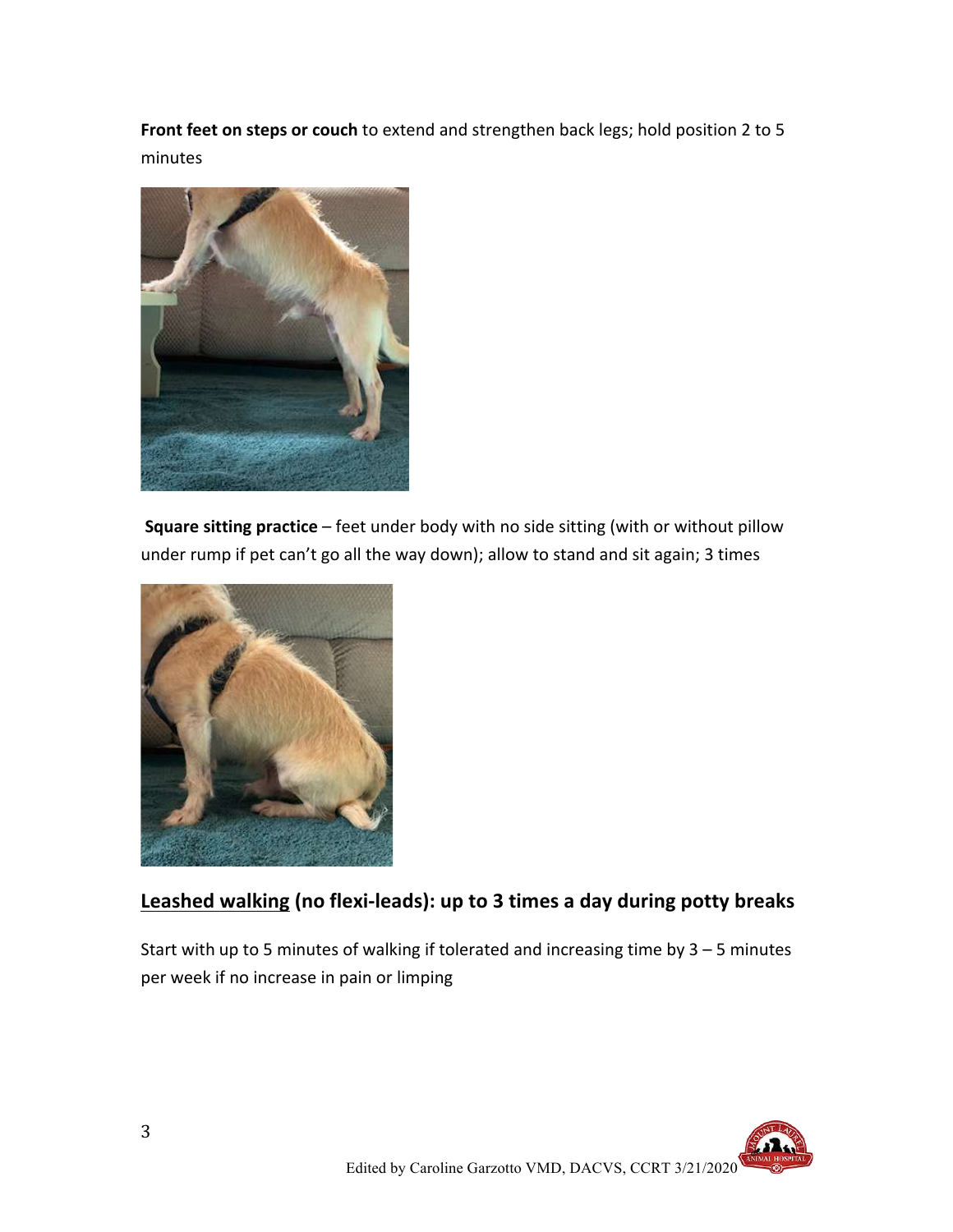#### **Pain management and decreasing joint swelling:**

**Joint compressions** Place pet lying on side with affected side up.

One hand stabilizes above the knee and the other hand stabilizes below the ankle.

With the knee in a slightly extended, normal weight bearing position, apply a gentle compression through the tibia so that the hands are moving toward each other in a quick, rhythmical fashion for 2 minutes up to 3 times a day *(this should be soothing to your pet; if not, do not perform)*.



**Icing**  $-5 - 20$  minutes as tolerated especially after walks (up to 3 times a day)